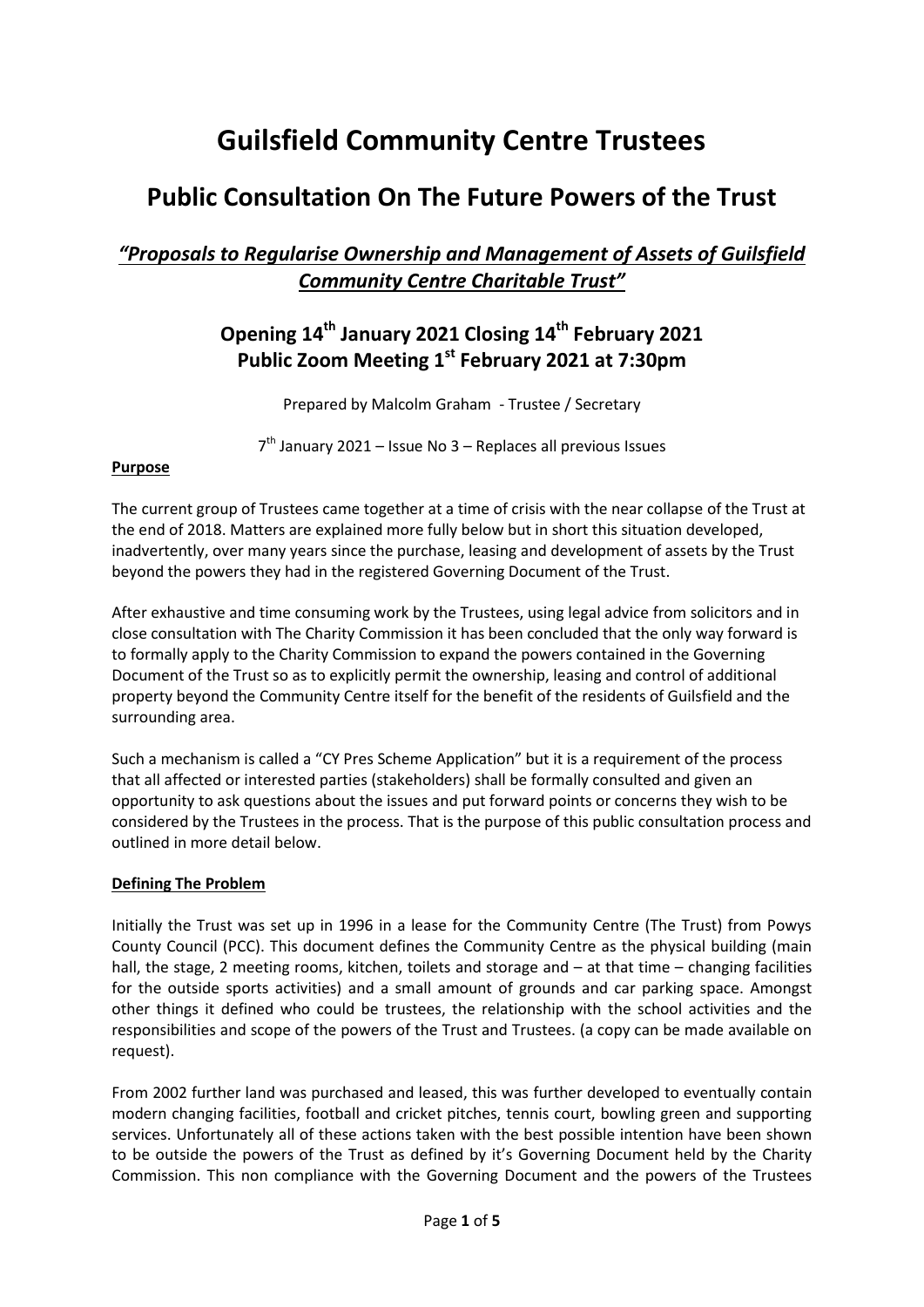starts from the initial purchase and leasing of the land. All subsequent actions were therefore not legitimate.

When these matters came to light a series of financing, legal and tax issues were highlighted that were increasingly difficult to resolve with any certainty.

The collapse of the Trust was imminent in 2018 and the current Trustees took office with the primary purposes of

- Maintaining On Going Activity of the legitimate activities of the trust. The running of the centre itself. Leaving the Outside Lands in a limbo filled in an ad hoc manner by Guilsfield Community Council through the exceptional efforts of Community Councillor Glynne Turner. Which have been highly successful and for which Glynne should be highly commended. Yet this is not a sustainable solution and still lacks legitimacy.
- Address issues of financial stability / viability concerning debts, VAT and liquidity. These have now been resolved and the Community Centre itself is on a sound financial footing. (copies of the latest accounts available on request)
- Regularise the status of the Outside Lands so a sustainable future can be built for maintaining this well used community resource whilst satisfying the legal obligations of the Trust and the scope of it's powers within it's governing document. This is why we find ourselves in this consultation process.

#### **More Detailed Timeline**

- The current Lease, which remains the "Governing Document" so far as the Charity Commission is concerned, was created in 1996 for a period of 30 years. There are further clauses in the document detailing how the Trust is to be run that cause problems in themselves and don't help to resolve the current impasse. To reiterate, the scope of this Governing Document is restricted to the Community Centre Building and small parking area.
- Adjoining land was purchased in 2002. Additional land was leased from PCC in 2004, 2006 and 2007. This was used to create and expand existing facilities including football pitches, tennis court / all weather, changing rooms, bowls facilities etc. It was a big effort from all concerned. Much money was raised and spent.
- BUT the Trustees had exceeded their powers as Trustees so all this is, with hind sight, built on shaky legal foundations. This has been confirmed by the Charity Commission on at least three occasions. It is believed that the Charity Commission involvement had come from a complaint that the Trust had exceeded it's powers.
- In 2010 to 2012 attempts were made to regularise the situation by attempting to adjust the Governing Document and / or create separate organisations. All of which were not accepted by the Charity Commission.
- By 2017 a crisis had occurred driven by collateral issues of this lack of regular ownership and the implications of decisions made by the Trust and Trustees. The number of Trustees steadily declined.
- In late 2018 there was one active Trustee remaining and the Trust and Community Centre activities were at imminent risk of collapse.
- The current group of Trustees started work in December 2018 with much work to do on the matters outlined above. At that time the clear legal advice was that the Trust could have no involvement with the Outside Lands, despite the value of the assets remaining on the balance sheet. The Outside Lands have been managed by Glynne Turner acting on behalf of the Custodian Trustee – Guilsfield Community Council. (GCC)
- The current Trustees are
	- o Mr Trevor Trevor Chair (Guilsfield Community Councillor)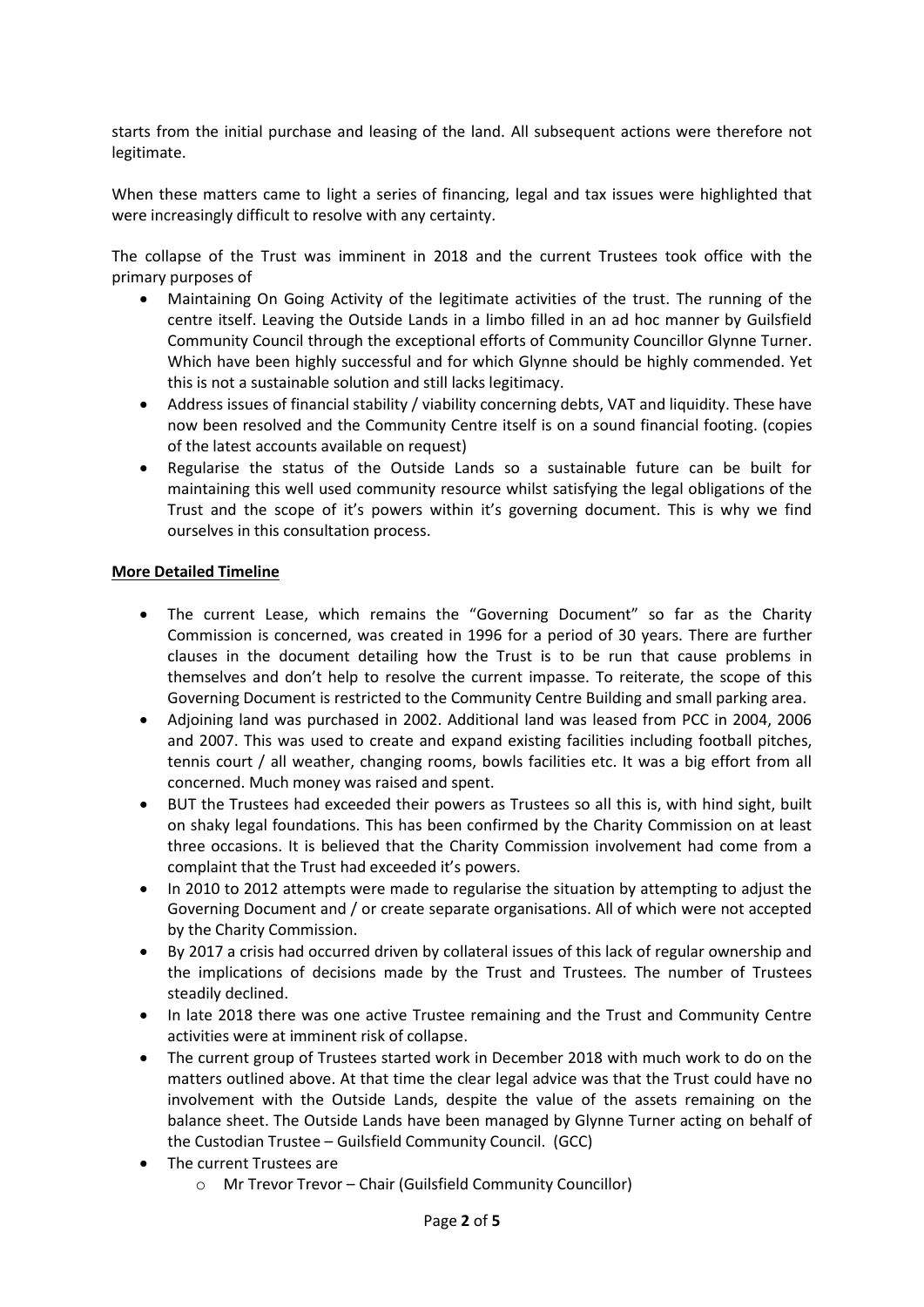- o Mr John Breese Treasurer
- o Mr Edward Davies Vice-Chair and representing Guilsfield Cricket Club (Guilsfield Community Councillor)
- o Mr Malcolm Graham Secretary and representing Guilsfield Amateur Dramatic Society
- o Mr Richard Davies Representing Guilsfield Football Club
- o Mr David Andrew Representing Guilsfield Young Farmers
- o Mr David Edwards Representing Guilsfield Bowls Club
- o Mrs Penny Jones Representing Montgomeryshire Youth Theatre
- $\circ$  In addition Mrs Christine Roach who is not a Trustee but acts as Facility Manager attends Trustee meetings.
- Further communication was initiated by the Chairman (Trevor Trevor) through solicitors with the Charity Commission that some sort of way forward could now be worked out. Most specifically in July and November 2020. The minutes of various meetings of the Trustees and access to the written directions of the Charity Commission are available on request concerning this matter but can be summarised as follows
	- o *3 rd September 2020* An Extraordinary Meeting considered the written direction that was received from the Charity Commission via solicitors acting on behalf of the Trust. The Trust agreed that the Chair should continue to find a way of regularising the status of the outside lands by CY Pres scheme to the charity commission.
	- o *21st September 2020* The chair met with a working group himself, The Secretary and The Treasurer to consider how to proceed. At this stage the preferred option was to find a way of separating the Trust into two new Trusts or similar organisations in order to run the Centre and the Outside Lands as completely separate organisations. They also explored the possibility of leasing out the main football facility for sole use of Guilsfield Football Club

But four key Options were tabled  $-1$ . Do Nothing and keep bungling along 2. Give up completely and push the matter back to the Trustees who made they flawed decisions at the time. 3./ To separate the Trust into new Trusts as premised above 4./ To regularise the Trust by expanding it's powers and adjusting the Governing Document through a CY Pres scheme acceptable to the Charity Commission.

1./ and 2./ were quickly dismissed as either reckless of the duties of the Trustees and / or not practically feasible and risk the collapse of all the facilities and services available to the village community. Further more detailed questions were then sent to the Charity Commission via solicitors with regard to Options 3./ and 4./ (slightly confusingly referred to in the Charity Commission letters as Option 2 and Option 1 respectively)

- o *15th December 2020* The chair called a meeting of the working group to consider the response of the Charity Commission. The clear direction was that Option 3./ was a very expensive and risky path. It contained issues about duties of the Trust with regard to value and disposal of assets that would require severe scrutiny with regard to both the Terms of the Trust and the duties of charitable Trusts in general. There was clear direction from the Charity Commission that leasing out any substantial part (>5%) of the assets was contrary to the Charitable Purpose of the Trust. It was therefore concluded that the only feasible approach was to pursue Option 4./ (Option 1 in the Charity Commission Letters) and attempt to regularise the status of the Outside Lands within the Trust. Further consideration was then made to outline the process required, including this public consultation, the key stakeholders, the future structure of day to day management of the trust and a communication plan with key parties to the process – PCC, GCC, Guilsfield School, Guilsfield Football Club.
- o *23rd December 2020* An Extraordinary Meeting of Trustees after lengthy discussion unanimously approved the active pursuit of the proposal to bring the ownership and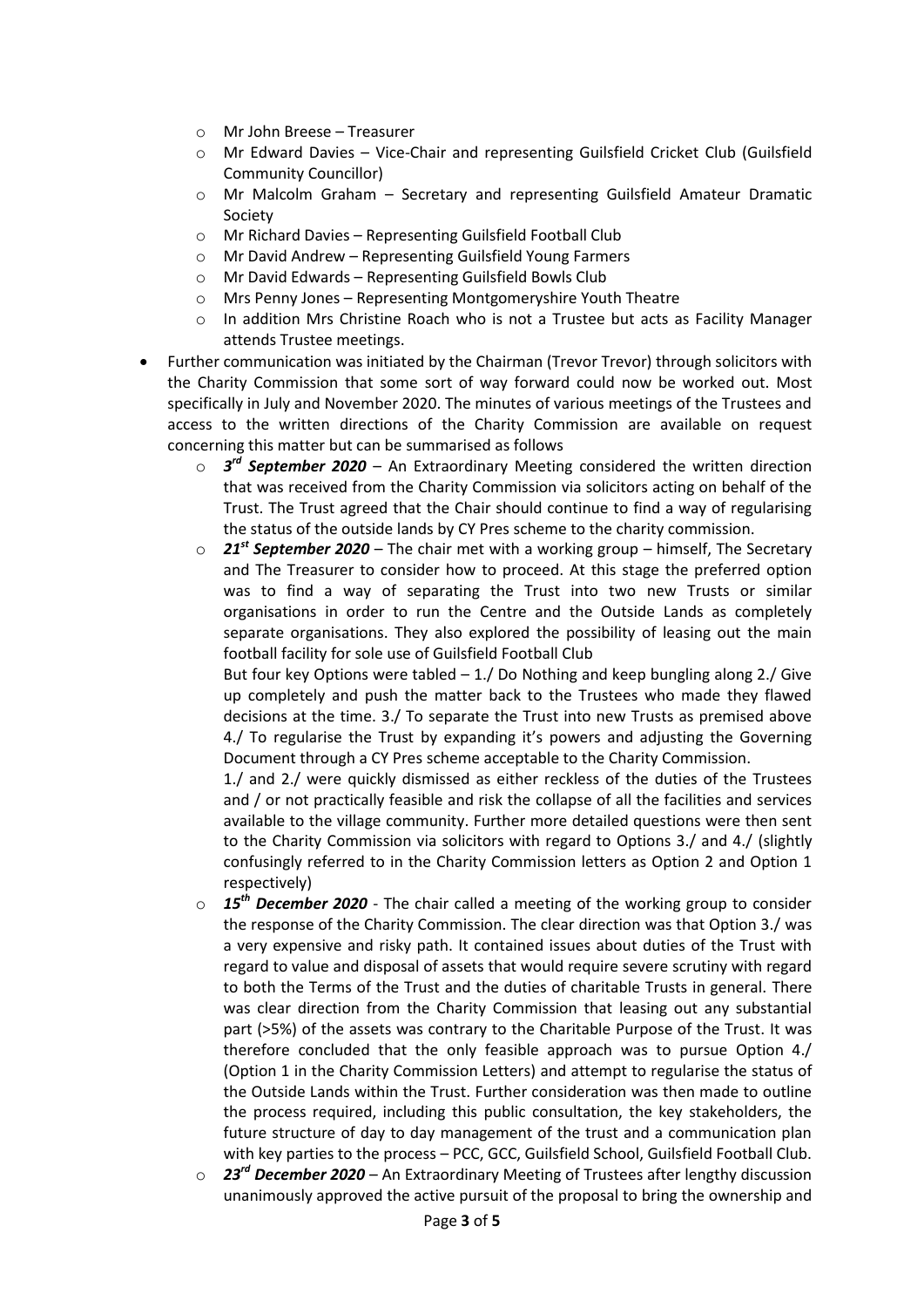leasing of the Outside Lands into the scope of the Governing Document. This to be undertaken through a CY Pres Scheme application following a public / stakeholder consultation on the matter.

This brings us to this point and the start of the consultation timetable.

#### **The Consultation Process**

Participation in the process is open to all residents of Guilsfield and the surrounding area. It is open to comment and input from all organisations using the facilities of the village community centre and the outside lands. Open to all other organisations and groups serving the community of Guilsfield and the surrounding area.

An attempt will be made to contact all groups directly and the community in general through the media, social media and notice boards.

Input is firstly requested by consideration of the matter and the return of a questionnaire attached by the closing date of the consultation period  $-14<sup>th</sup>$  February 2021.

But we welcome all communication on the matter by email, post or telephone to

Mr M R Graham Secretary Guilsfield Community Centre Trust 4 Breidden Ave. Arddleen Llanymynech Powys SY22 6SP

Email – [malcolm@bioagri.biz](mailto:malcolm@bioagri.biz) Telephone - 01938 590615

You are also strongly encouraged to speak to any of the Trustees about questions or concerns that you might have in an informal manner.

#### **Timeline Of The Consultation:-**

- $\bullet$  14<sup>th</sup> January 2021 Consultation Opens
- $1<sup>st</sup>$  February 2021 Open Public meeting by Zoom at 7:30pm. This allows questions to be asked in an open forum to address concerns on any matter of the proposal, the process or the reasons behind the recommendations of the Trustees. It will be recorded as an official record. Whilst open and public we will require registration to receive the link to try to prevent the meeting being hijacked by parties with issues or other intent not related to the matter in hand. Registration requests by email to the Secretary Mr Malcolm Graham – [malcolm@bioagri.biz](mailto:malcolm@bioagri.biz) –who will forward the meeting Link to you.
- $\bullet$  14<sup>th</sup> February 2021 Consultation Closes
- $21<sup>st</sup>$  February 2021 Extraordinary Meeting of Trustees to consider the outcome of the consultation and, if appropriate approve the CY Press application to the Charity Commission.
- 23<sup>rd</sup> February 2021 Submit CY Press application (if approved)
- Date tbc Agree newly worded Governing Document / Lease with PCC